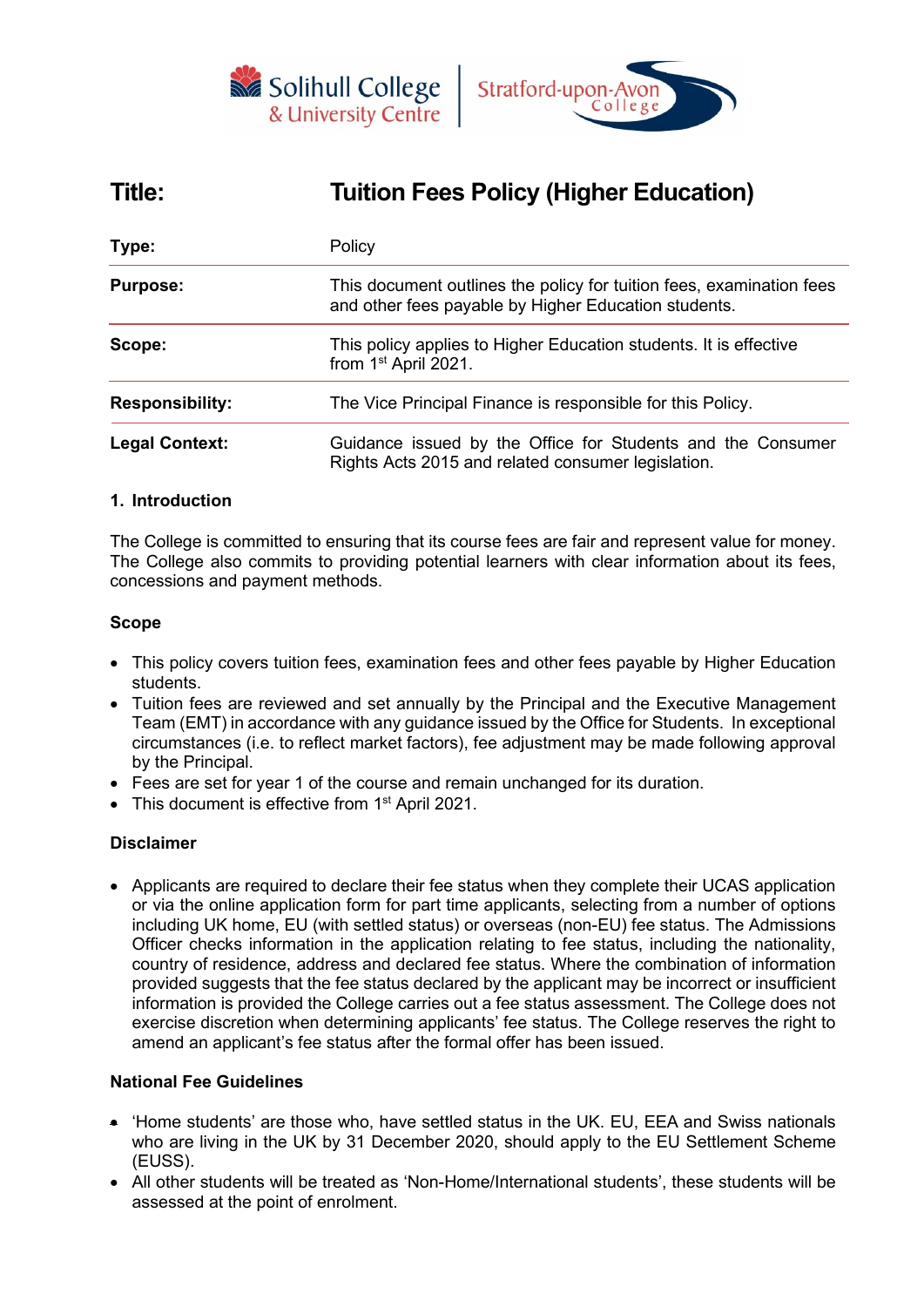# **2. Tuition and Other Fees Charged**

- For all students' full fees will be charged and fees will be set annually. Fees are set for year 1 of the course and will remain unchanged for the duration of the course. Bursaries for some students from lower income backgrounds are available in line with our Access and Participation plan. Further details are available from the Student Services who can also explain the process and help prepare the application.
- For students on franchised courses the tuition fees are set by the Partner University and not Solihull College & University Centre.
- There is no pro rata reduction available for programmes and all students are required to pay the full fee for the course irrespective of their start date.

# **3. Payment by Instalments**

- The College expects all fees to be paid in advance at enrolment. However, arrangements for instalment payments are in place to support students to pay their fees who do not have a student loan. Standard instalment plans are agreed by the Vice Principal Finance annually. When paying by instalment students will be encouraged to pay by direct debit. For some instalment plans a £15 administration fee is also payable. (Need to put the administration fee for the purpose of transparency)
- For students who fail to pay fees by the due date the Deputy Principal/Dean of Higher Education and Research may agree a revised instalment plan with the student in order to ensure collection of the fees due.
- The College will take action to pursue unpaid debts including using the services of a debt collection agency and the exclusion of students from their programme when fees remain unpaid.

# **4. Fee Refunds**

- In accordance with HE Admissions Policy, students have the 'Right to Cancel' their application to study within 14 days of accepting their place to study. Once applicants have accepted an offer to study at Solihull College & University Centre, students will be able to cancel their acceptance within 14 days without giving any reason. The cancellation period will expire after 14 days from the date on which the offer is accepted, which is the date on which your contract with the College began. The College will make the reimbursement without undue delay within 14 days of receipt of the notification of cancellation where possible.
- After the 14 days cancellation period referred to above fee refunds are only made in the following circumstances:
- The College closing a course;
- Fees have been wrongly assessed:
- If there are very exceptional circumstances for withdrawing from a course and within the first 4 weeks (see below).
- In exceptional circumstances, refunds may be given within the first 4 weeks of the course commencing. If a student feels they are entitled to a refund they should complete a refund application form and support the application with written evidence i.e. a letter from their employer or medical certificate. Exceptional circumstances are determined by the Vice Principal Finance acting reasonably.
- Where the criteria for a fee refund have not been met, the College has discretion to provide a letter of credit that can be applied towards the fee of a future course at the College.
- The College is committed to abiding by UK legislation concerning the requirements of the 2002 Proceeds of Crime Act and 2003 Money Laundering etc. Refunds for fees are made by cheque to the account holder (student/sponsor) unless a specific request is made for the refund to be made directly to the debit/credit card used for the original payment.